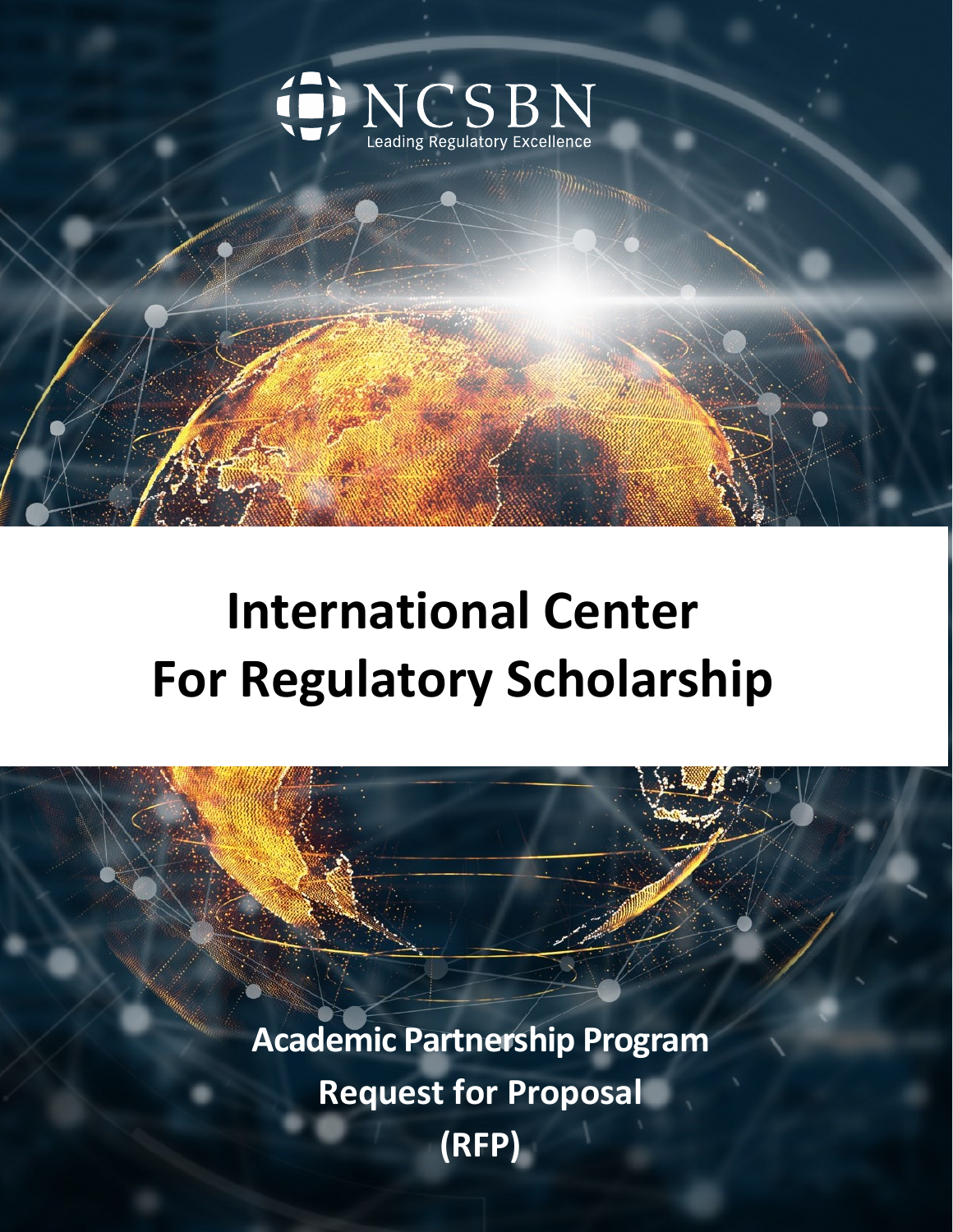## **KEY DATES**

The International Center for Regulatory Scholarship (ICRS) Academic Partnership Program accepts RFPs annually in the spring for implementation the following fall.

| Proposal Deadline             | May 16, 2022, 4:59 pm, U.S. Central time |
|-------------------------------|------------------------------------------|
| Notification of Partnership   | tbd                                      |
| Implementation of Partnership | Fall 2022 or Winter 2023                 |

## **CONTACT INFORMATION**

Maryann Alexander is the NCSBN point of contact (POC) to whom all communications should be directed.

Maryann Alexander, PhD, RN, FAAN Chief Officer, Nursing Regulation National Council of State Boards of Nursing (NCSBN) 111 East Wacker Drive, Ste. 2900 Chicago, IL 60601 312-525-3695 [malexander@ncsbn.org](mailto:malexander@ncsbn.org)

In addition, please copy Jen Kohl on all emails directed to Maryann Alexander.

Jenifer Kohl Sr. Coordinator, Nursing Regulation [jkohl@ncsbn.org](mailto:jkohl@ncsbn.org)

**Please Note:** Except with the POC's prior written approval, communication with any other actors regarding this RFP—internal or external of NCSBN or ICRS—is strictly prohibited.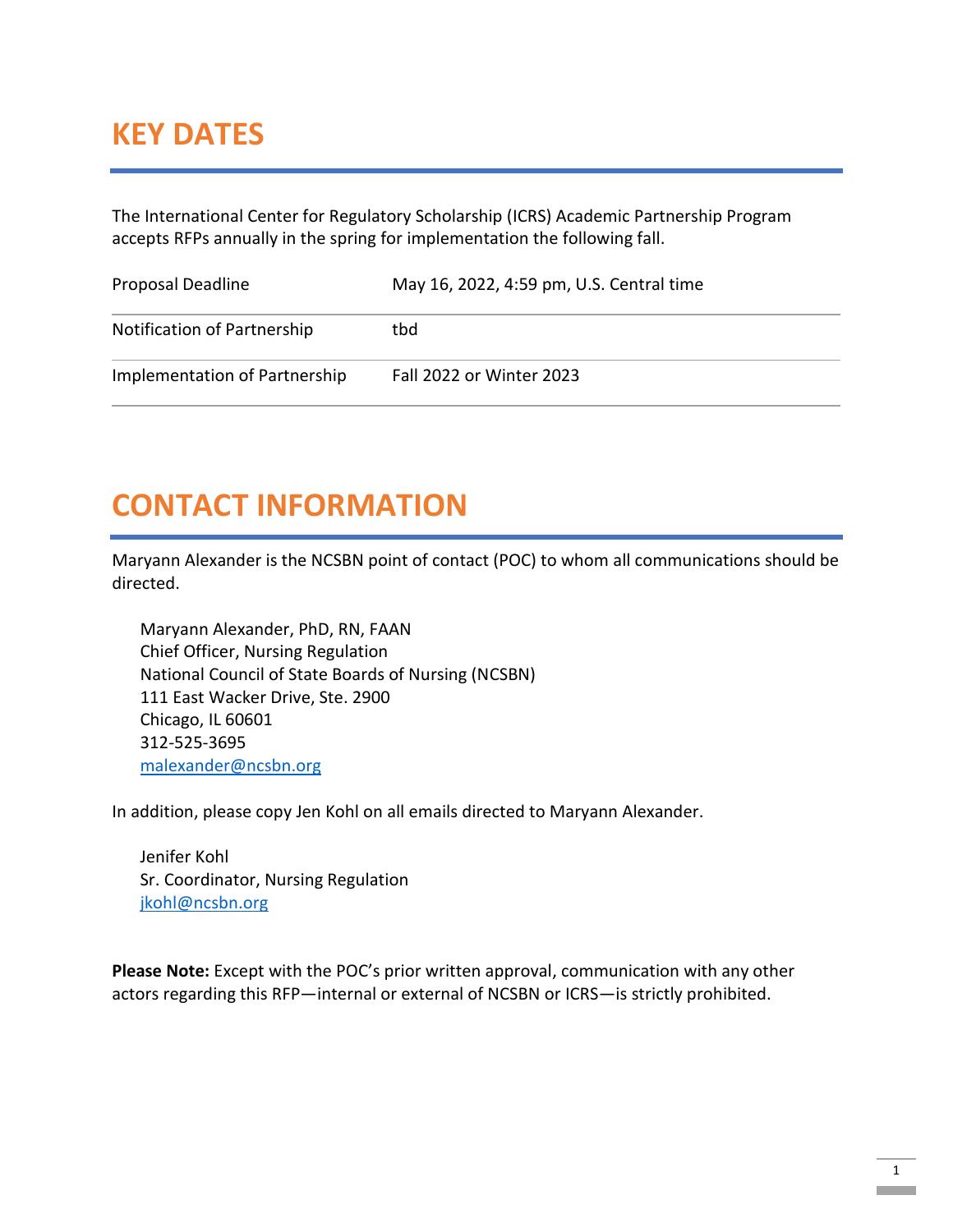# **ABOUT NCSBN & ICRS**

Established in 1978, the National Council of State Boards of Nursing (NCSBN) is an independent, 501(c)(3) not-for-profit membership organization comprised of state boards of nursing (BONs) across the United States and its territories as well as associate and exam user members around the world. Collectively, these organizations are referred to as nursing regulatory bodies (NRBs). NRBs are charged with protecting the public's health, safety and welfare, and though their authority may vary, many oversee nursing education programs, licensure, practice and discipline in their jurisdiction. To learn more, please visit: [https://www.ncsbn.org/.](https://www.ncsbn.org/)

NCSBN's International Center for Regulatory Scholarship (ICRS) was launched in the fall of 2019



with the goal of providing learning, networking and collaboration opportunities for regulatory, nursing and policy leaders around the world. ICRS's pinnacle program is the ICRS certificate program, a competency-based online and blended course of study. The ICRS Competency Assessment guides participants to choose courses from three distinct

pathways: *Governance and Leadership*, *Public Policy and Legislation,* and *Research and Measurement*. Courses are taught by experts in their fields who have extensive experience and specialization unique to health care regulation. These courses, which are hosted through the Canvas learning management system, are generally eight weeks in length, and offer both program credits toward the certificate and continuing education credits (CEs) for eligible professionals. Once participants earn the required six program credits, they are invited to the ICRS Advanced Leadership Institute where they will be able to network with regulatory leaders and colleagues from around the world.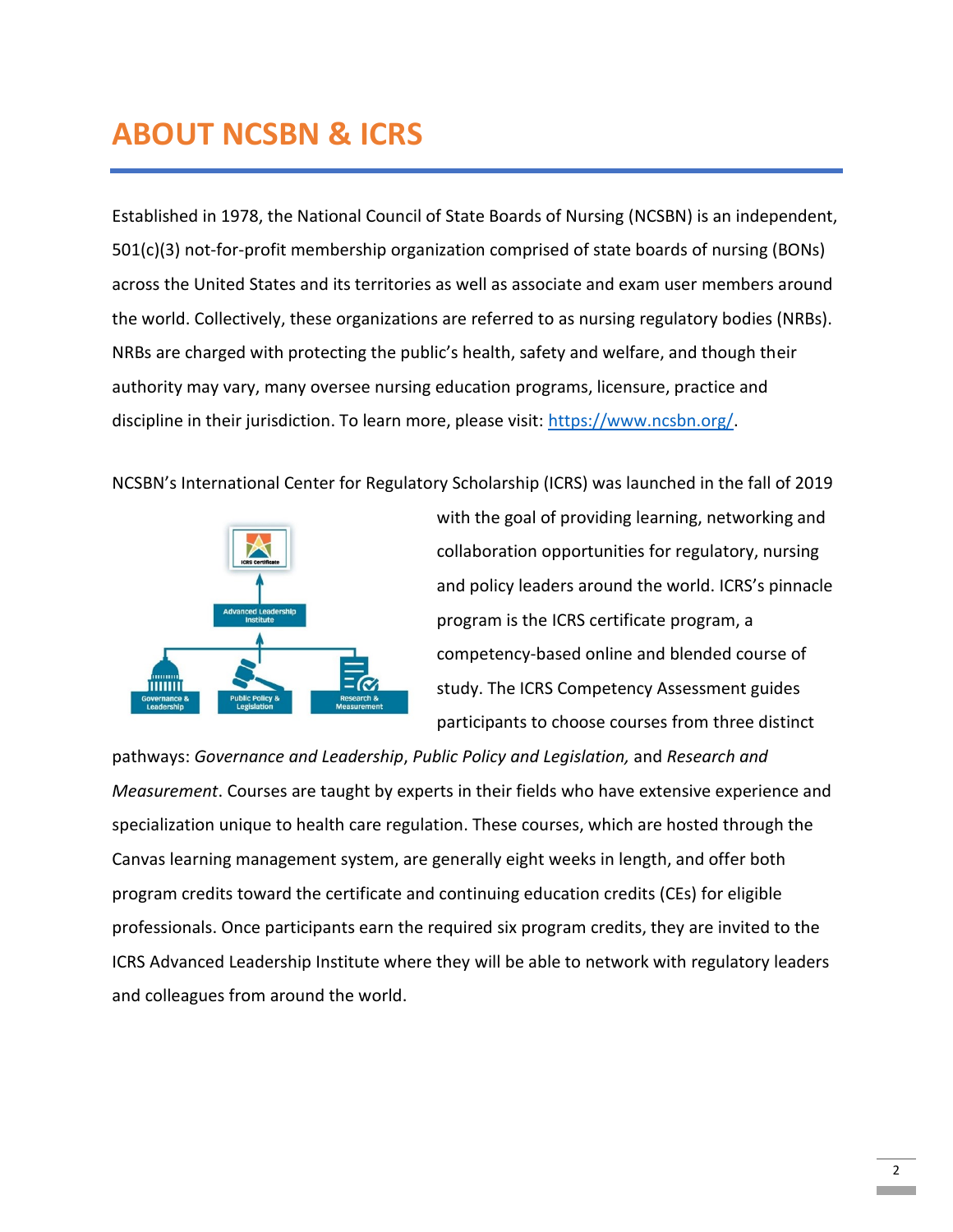### SAMPLE COURSES BY PATHWAY

#### **Governance and Leadership Pathway**

#### **Just Culture, Reliability Science and Crisis Management: Innovations for Regulators**

(Faculty: Kathy Scott, PhD)

In today's dynamic world, regulators need to move from a focus on compliance to a focus on seeing, understanding, and managing the risks to public safety. This course about the science of high reliability can better equip regulators to anticipate the unexpected and justly respond.

#### **Public Policy and Legislation Pathway**

**Administrative Law\*** (Faculty: Eileen Fry-Bowers, PhD, JD, APRN, FAAN)

Administrative agencies have specific legislative, executive and judicial powers and play essential roles in government. This course introduces participants to the general principles of U.S. administrative law.

### **Research and Measurement Pathway**

#### **Fundamentals of Research\*\*** (Faculty: Brendan Martin, PhD, MS)

Just as responsible, ethical research methodologies are essential to any research study, so are the fundamentals of research essential to understanding proper methodologies in the first place. This course provides the necessary foundations for researchers to answer research questions and, ultimately, to advance our collective knowledge.

To learn more, please visit: <https://www.icrsncsbn.org/about.htm>

\*A Canadian version of this course, Introduction to Administrative Law for Regulators in Canada, is taught by Richard Steinecke, BA, LLB.

\*\*Fundamentals of Research is also offered in Chinese with Elizabeth Zhong, PhD, MEd.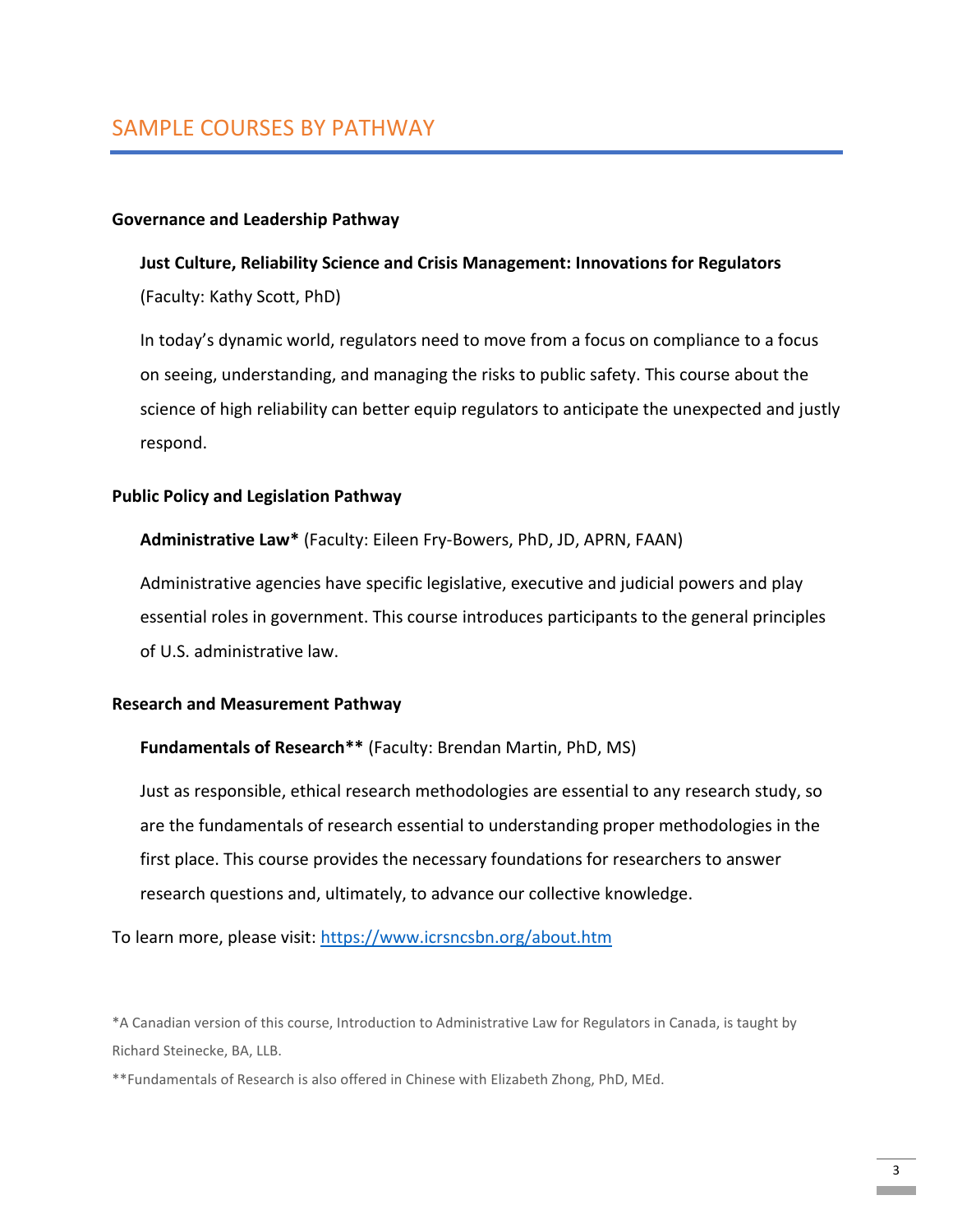### **ICRS ACADEMIC PARTNERSHIP PROGRAM**

NCSBN, through the ICRS certificate program, is seeking to partner with select academic institutions to promote regulatory science and help equip future health care leaders with the knowledge, skills and abilities needed to succeed in the complex and ever-changing fields of nursing, health care delivery and health profession regulation.

This envisioned partnership would allow participants in the ICRS certificate program to transfer course credits to an academic institution and apply them toward a graduate-level degree in public or health policy, nursing, public health, health care administration and leadership or other germane degree. Furthermore, NCSBN would allow graduate students from the academic partner to take courses in the ICRS certificate program in lieu of or in addition to relevant course requirements in the student's degree program. For example, if a school has an existing DNP program with a track in administration/practice leadership or health policy, a student could focus on nursing regulation, supported by some of the ICRS courses. Additionally, NCSBN could provide ideas and resources for practicum hours and the capstone project.

Students would also have access to NCSBN's [Center for Regulatory Excellence \(CRE\).](https://www.ncsbn.org/center-for-regulatory-excellence.htm) The CRE offers several regulatory scholarship programs, such as a fully-paid [Scholar in Residence](https://www.ncsbn.org/regulatory-scholars.htm#10079) program for graduate students or faculty, where students can work with leading experts in policy and nursing regulation. Additionally, the CRE awards grant money to graduate students and seasoned researchers for scientific research projects related to nursing regulation and policy. Furthermore, the potential exists to collaborate with NCSBN's [Research Department](https://www.ncsbn.org/research.htm) in conducting cutting-edge, award-winning research that supports evidence-based regulatory decisions for patient safety and public protection.

Academic institutions selected to partner with NCSBN will benefit from joint marketing campaigns, ongoing nursing regulation learning opportunities, access to research and publications such as the [Journal of Nursing Regulation \(JNR\),](https://www.journalofnursingregulation.com/) a peer-reviewed scholarly journal that provides a global forum for sharing research, evidence-based practice, and innovative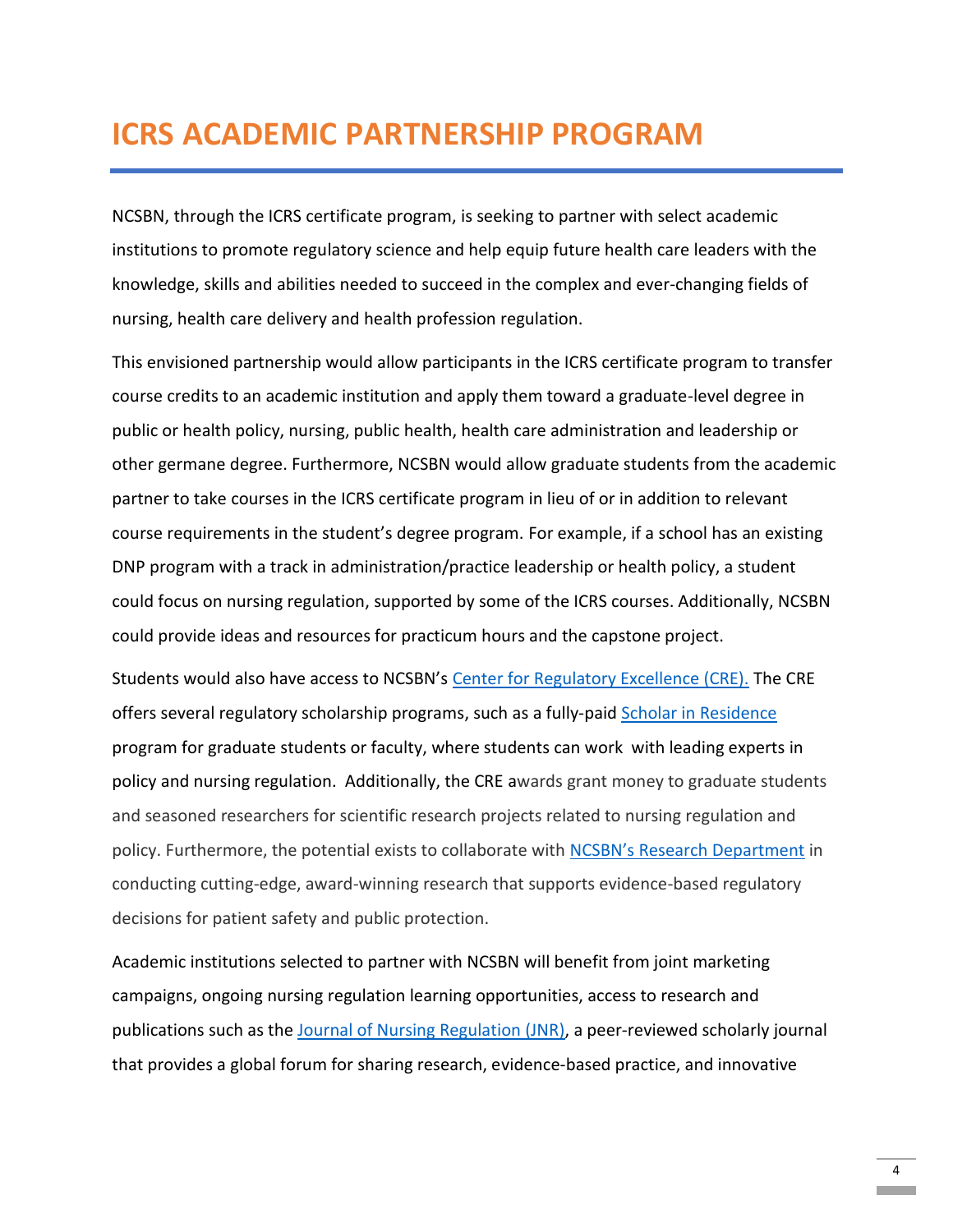strategies and solutions related to nursing regulation and practice, and opportunities to network and collaborate with leaders in health care and nursing regulation worldwide.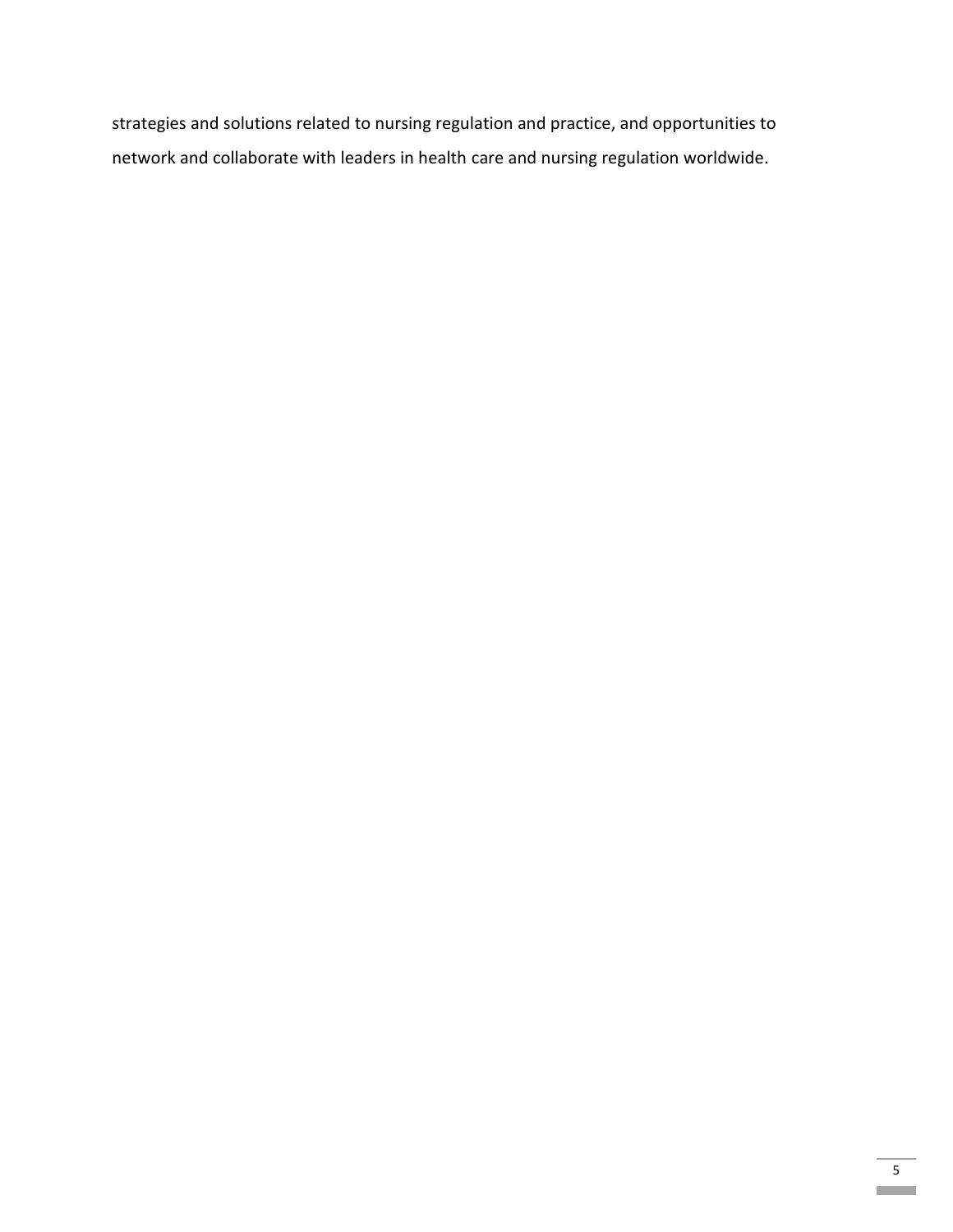# **RFP GUIDELINES**

The RFP should be no longer than 20 pages in total and must be submitted electronically in PDF format to the NCSBN point of contact. The RFP should include a cover page that clearly identifies:

- Name of institution
- Point of contact at institution
- Name and title of the person or persons who prepared the RFP
- Date of submission

### **Please address all of the following in your proposal**:

- A. Describe *your* vision for an academic partnership between your institution and NCSBN's ICRS. If applicable, briefly elaborate on an example of a similar partnership your institution currently has or has had in the past.
- B. Institution and/or programmatic Information
	- 1. Number of years in existence
	- 2. Number of locations
	- 3. Organizational philosophy
	- 4. Mission statement
	- 5. Any recent or planned mergers or acquisitions
	- 6. Your experience with international students
	- 7. Academic institution structure
		- i. Number of *relevant* programs and their focus, if applicable (e.g., public health, master's in nursing, health care administration, advanced nursing practice, DNP, PhD, etc.).
		- ii. Accreditation status of each program of study.
	- 8. Describe the following about *each* relevant academic program:
		- i. Required courses including course description.
		- ii. Number of faculty members and their qualifications in regulatory science or other related policy expertise and professional experiences.